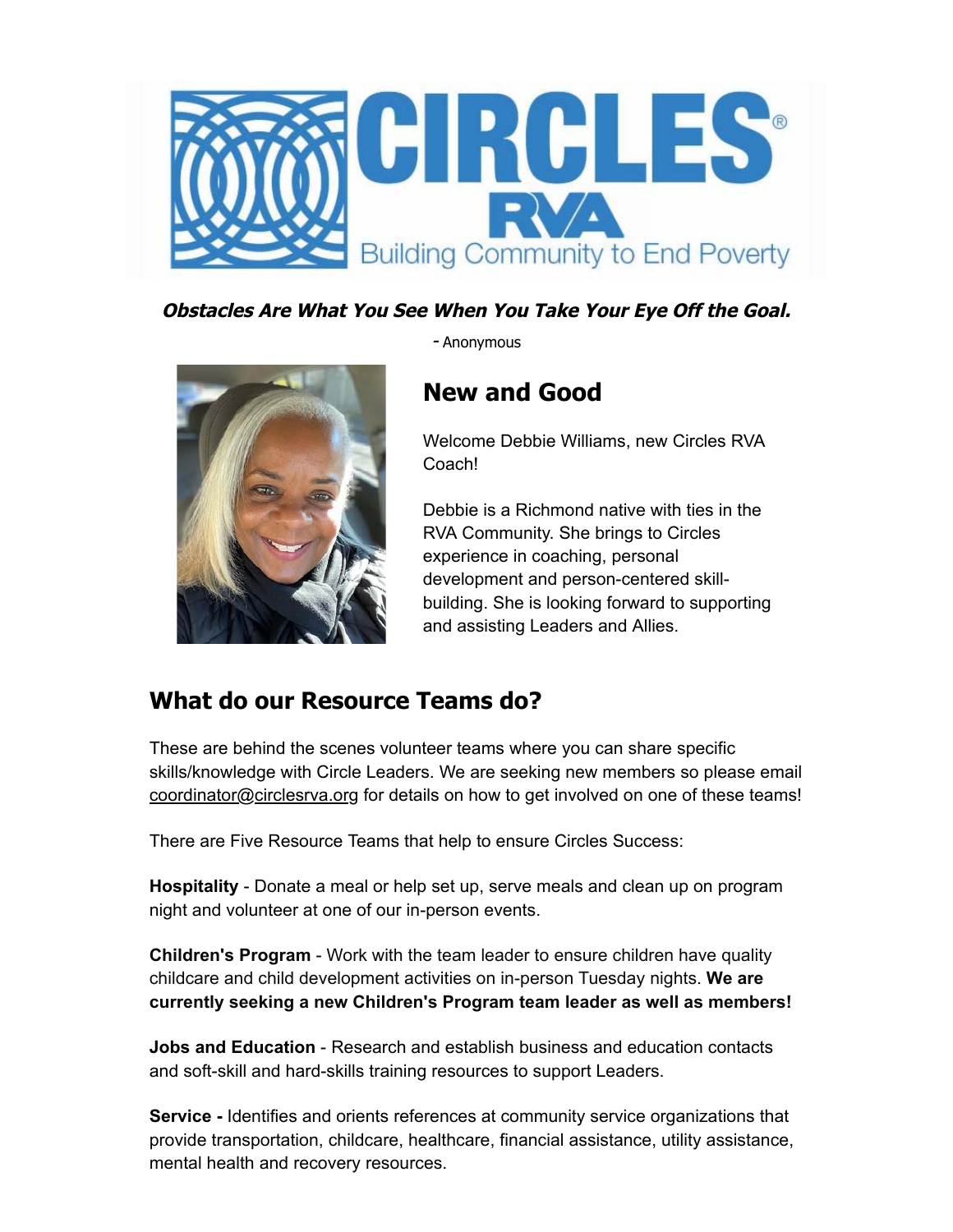**Big View -** Researches, educates, inspires and engages the Circles Community, community member and organizations to address systemic barriers that prevent individuals from move out of poverty.

## **Appreciations**

| $\pm 1$ |  |
|---------|--|
|         |  |

As a community-driven organization, Circles RVA's goal is to engage as many people as possible in our work.

Appreciations for each of our Allies, Resource Team Volunteers, Board, Leadership Team, Community Volunteers and Staff! We could not touch all of the lives we do without the love and service of our Circles Family!

We cannot forget to give a big shout out to our meal delivery volunteers who deliver meals to our Leaders each Tuesday! We also want to extend a heartfelt thank you to Publix Jason's Deli, Chick-Fil-A, and Tazikis for helping us provide the March meals for our Leaders and their families.



- Circles RVA will be five years old in June *more details to come*
- Two Circle Leaders have bought their own homes
- There are currently 19 Leaders changing their lives
- Circles has 13 active board members and two of them are graduated Leaders
- Cohort 7 starts in Fall 2022

# **Circles RVA Happenings**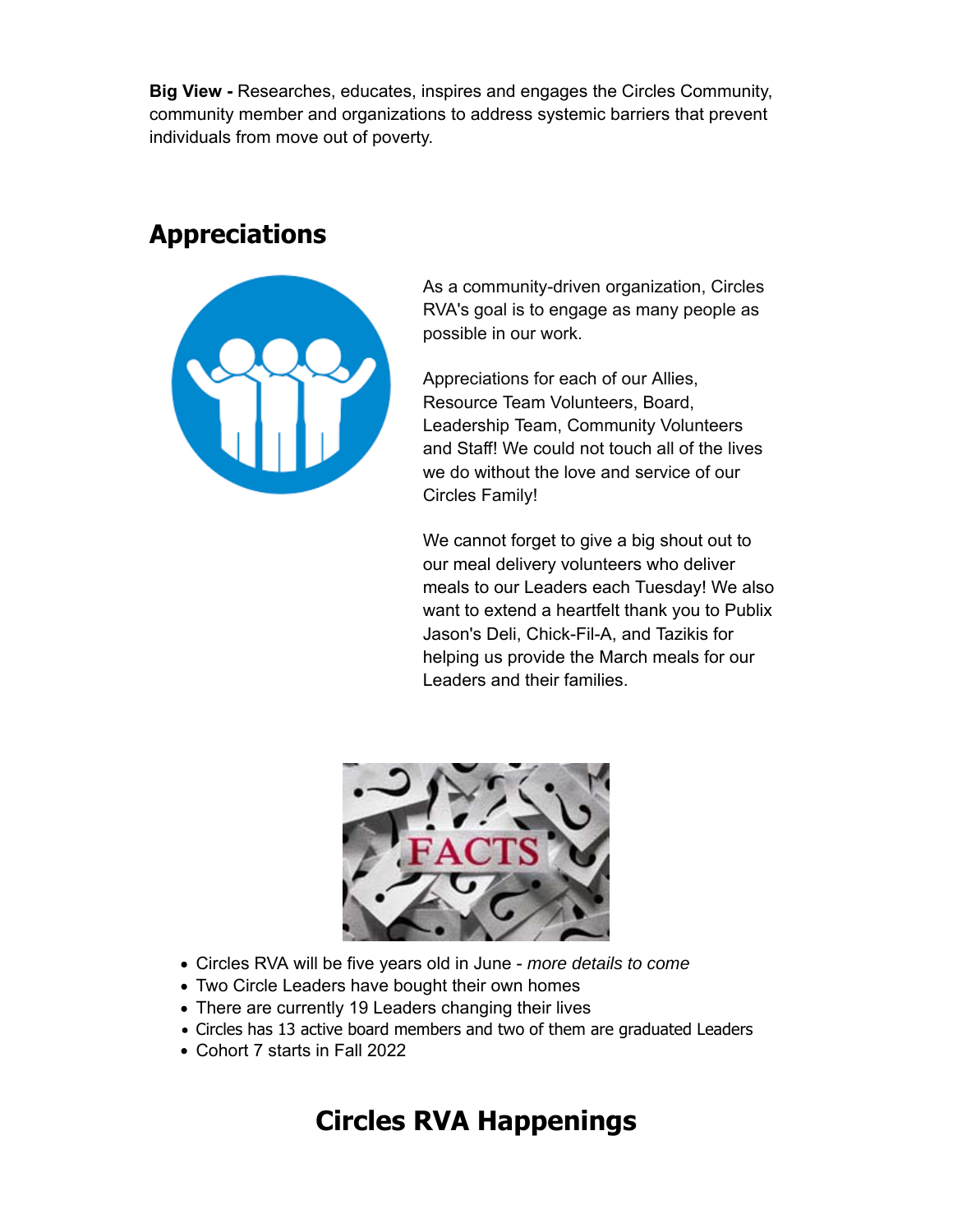National Volunteer Week 2022 is April 17-23 and the theme is **Better Together.** Volunteering brings people together; it builds communities and creates a better society for everyone. National Volunteer Week is a chance for all of us to celebrate and recognize the vital work of volunteers and to say **thank you. There could not be a better theme for Circles RVA! We are better together and we want to celebrate our togetherness!**

> *Circles RVA plans to celebrate our Leaders, their families, Allies and other volunteers on April 23rd from 10 am to 12 pm at the Mary Munford Pavilion/Park located at 201 Commonwealth Avenue. Please mark your calendars so you can attend.*

| <b>APRIL 5</b>                    | <b>APRIL 12</b>                                      | <b>APRIL 19</b>                              | <b>APRIL 26</b>                               |
|-----------------------------------|------------------------------------------------------|----------------------------------------------|-----------------------------------------------|
| <b>Match Night</b><br>Cohorts 4-5 | Cohorts 4-6                                          | Cohorts 4-6                                  | <b>BIG VIEW</b><br><b>Beyond Your</b>         |
|                                   | <b>VACU</b><br><b>Presentation:</b><br><b>Budget</b> | <b>Strategic Plan</b><br><b>Focus Groups</b> | Voice:<br><b>Advocacy In</b><br><b>Action</b> |
|                                   |                                                      |                                              |                                               |



### **Get Involved**

Prepare a meal for our Leader's and their families

Sign up to deliver meals to our families

Join one of our Resource Teams

Be a social media volunteer

Refer a friend to get involved with Circles

Contact Christy Ellis at coordinator@circlesrva.org for more details on how you can get